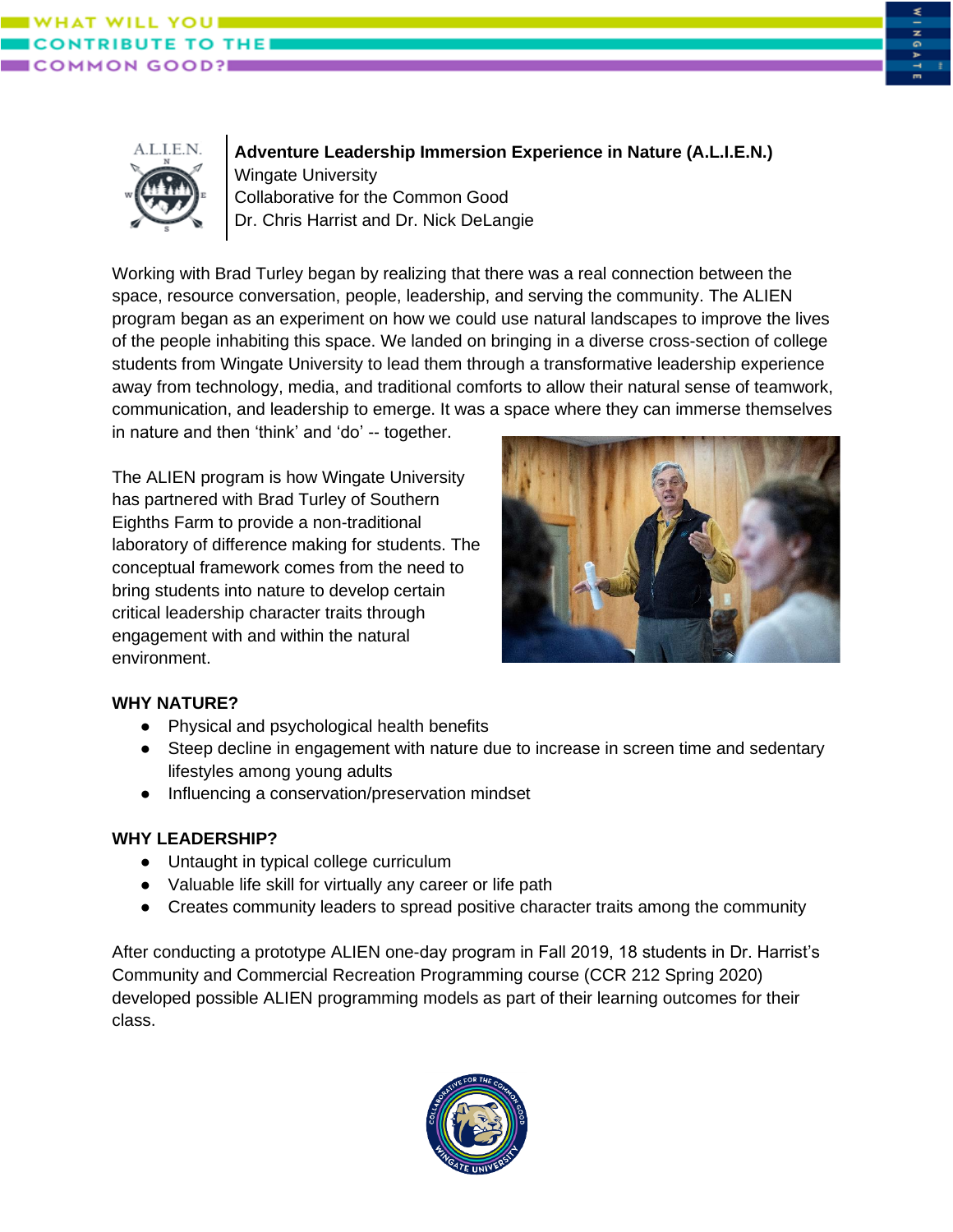

#### **HOW?**

- Identification of most desired competencies
- Conducting target-marking of Wingate Students
- Developing research-based targeted outcomes
- Analysis and operationalization of long-term goals

### **IDEAS TO DATE FROM STUDENTS:**

- Wilderness Escape Room
- Leadership Training Course Site
- Biological Surveying

## **The PILOT**

In the pilot program, seven students from Wingate University volunteered to participate in a leadership development experience held entirely in nature at the Southern Eighths Farm in Chesterfield, SC. The farm, owned by Brad Turley, is approximately 1500 acres of untouched, undeveloped land. Historically, this



land dates to the early 1800's and was a critical position in the Civil War. Along with the seven students was Dr. Nick Delangie, Dr. Chris Harrist, Dr. Wright, Mr. Brad Turley, and Mr. David Harper. The students were briefed on the history of the property along with some of Mr. Turley's philosophies on leadership and nature.

The experience began with a hike across the property to an open field where a local arrowhead collector spoke to students about the history of native American tribe life and showed them the age and history of the arrowheads found scattered on the ground. From there, the group split up



and only Dr. DeLangie, and Mr. Harper continued the program with the students. DeLangie served as the adventure leadership guide while Harper served as the expert naturalist providing insight into local plant and animal species.

The first objective was to use a satellite map of the property and practice observational cartography to plot a route. The students did this in groups of three and four. They used

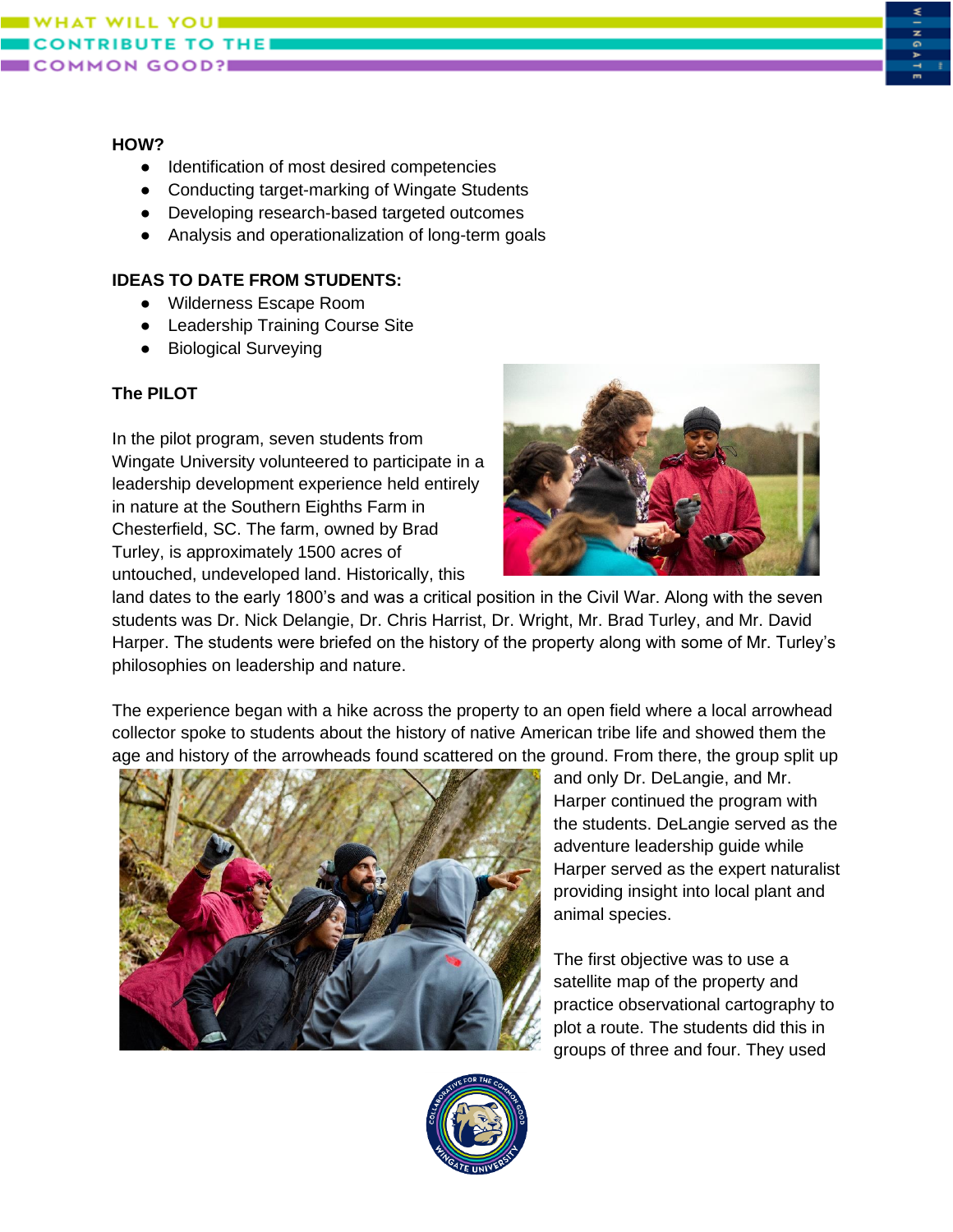ILL YOU

magnetic needle compasses and found their bearing between plotted points which were marked with orange marking tape. While on this hike, Harper identified plants which were edible, those that were poisonous, and those that were non-native species to the area.

## Student Reflection

# I FEEL TOTALLY TRANSFORMED AS A PERSON

Once the group reached a dense grouping of pine forest, they were given instructions on how to make a debris hut shelter. Their instructions were intentionally minimal to give the students room to experiment, make mistakes, and learn the best way to build a shelter which would house their group for at least 24 hours. Each group was given just 30 minutes to complete the task. They divided jobs, assigned each other roles and accomplished the task in time.

After building the debris hut the students returned to the conference center to reflect on their tasks and experiences in a large group setting. Each student was asked to share their insights and reflect on the challenges they encountered in the tasks. The students then ate lunch and prepared for the afternoon session. Once lunch was complete the students took a pad of paper and drawing utensils out into the woods to be alone in nature.



They were instructed to sit apart from one another, take time to reflect on what they saw, learned, and felt during their morning in nature, and then draw their surroundings using art



paper and pastels. The students had 30 minutes to complete this task. Once they were finished, they brought their works of art back to the group and presented, one at a time, to the others. Their conversation was to describe their artwork and how their reflections were represented. The others in the group were encouraged to ask questions and dive deeper into the reflection. The ensuing conversation was inspirational and insightful.

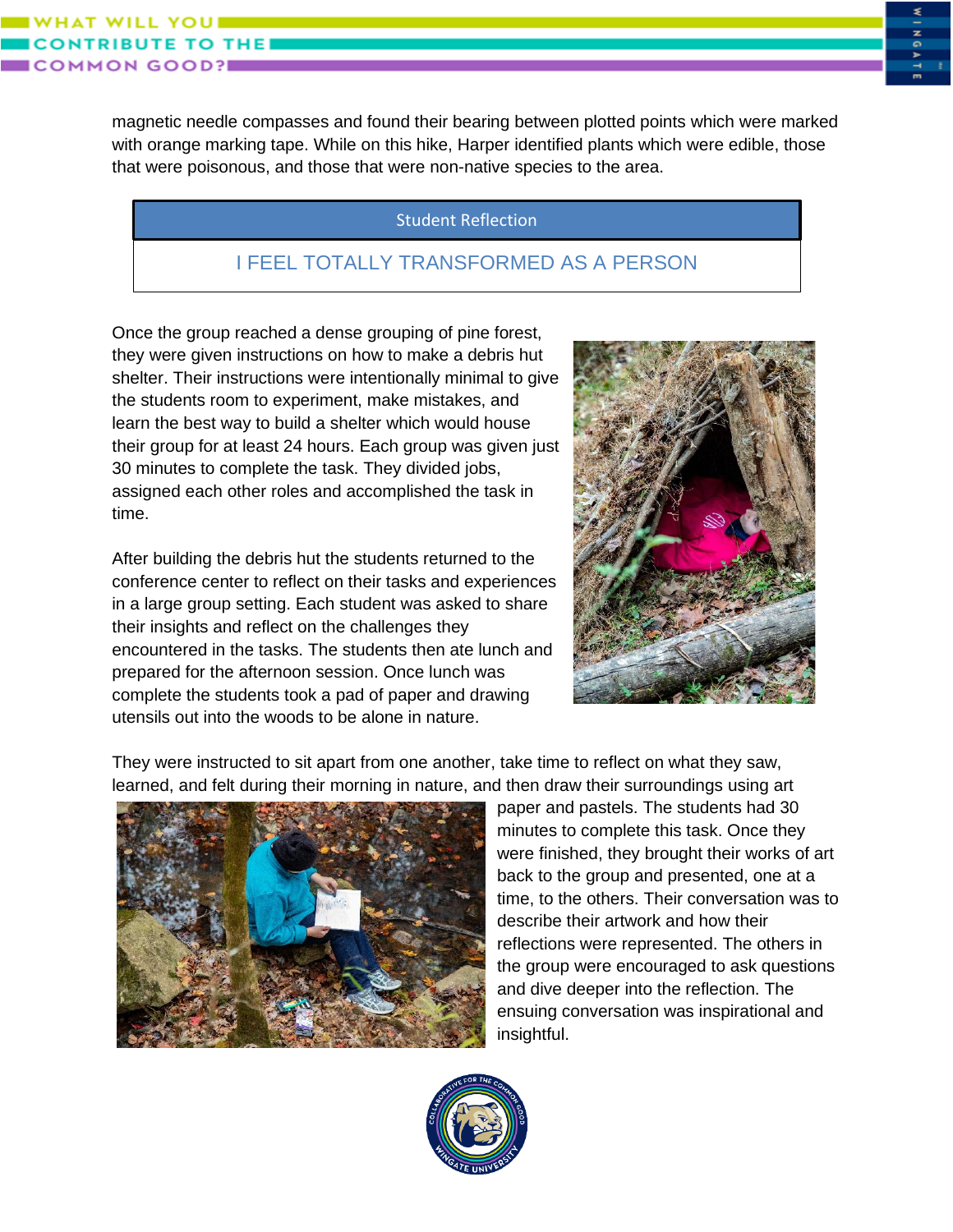Finally, the facilitators conducted a brief exit survey of the group to elicit feedback on the impact of the day, what worked well and what did not work, and what the participants would have changed.

## **The COURSE**

WILL YOUI

**IMON GOOD?I** 

**UTE TO THE** 

Following the pilot event and as a result of mutual interest between the Collaborative for the Common Good and the Southern Eighths Farm to continue developing a transformative experience, a special topics course was designed by Drs. Harrist and DeLangie to provide students with an opportunity to develop a full outdoor immersion program designed to meet targeted outcomes. Students in the course self-selected into groups of three to four and had several tasks to perform:

1) Understanding the target market of the ALIEN program: the student-programmers researched their colleagues to better understand psychographic variables (e.g., needs, wants, desires) as well as the most desired competencies that are most deficient in college students. Through their efforts, the student-programmers discovered that most college students would prefer an experience that is, above all, *enjoyable.* More specifically, a program that effectively balanced challenge and skill (i.e., Theory of Flow) through immersive, engaging activities. Research also revealed four key ultimate outcomes:

> **Communication Creativity Collaboration Leadership**

2) **Creation of Outcomes to Reflect the Four Key Ultimate Outcomes:** The studentprogrammers then used logic modeling to deconstruct the competencies of communication, creativity, collaboration, and leadership into distal and proximal outcomes.

**Student Reflection** 

# THIS WAS THE BEST CLASS EVER! I WANT TO BE A FACILITATOR FOR LIFE

3) **Creation of Outcome Based Programming:** Each group was then tasked with creating a three-day event that utilized outcome-based programming, combining intentionality with best practices in facilitation. To help in their understanding of the project and get a firsthand account of the property, the student-programmers were invited to visit the